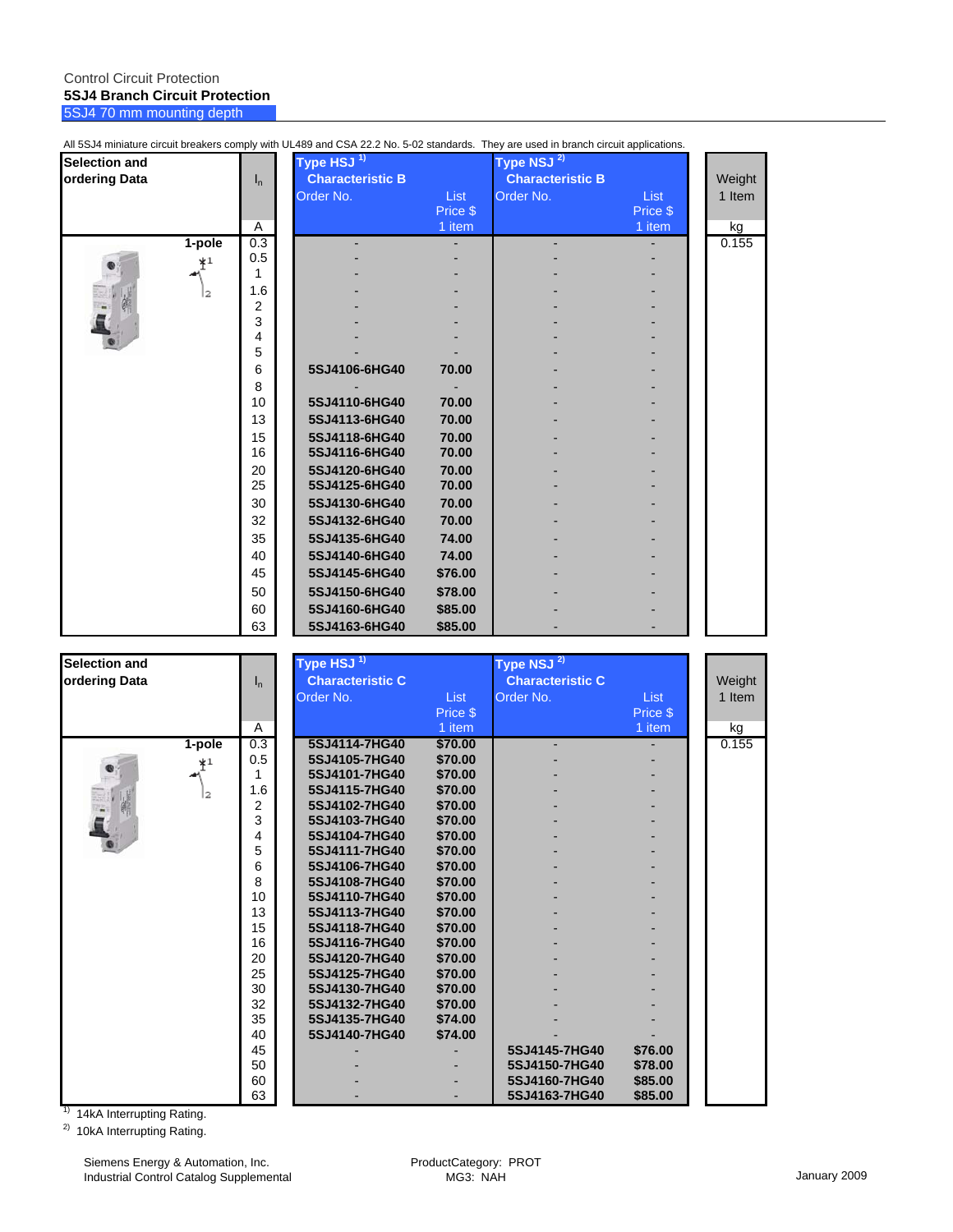| <b>Selection and</b> |          |         | Type HSJ <sup>1)</sup>  |          | Type NSJ <sup>2)</sup>  |          |        |
|----------------------|----------|---------|-------------------------|----------|-------------------------|----------|--------|
| ordering Data        |          | $I_{n}$ | <b>Characteristic D</b> |          | <b>Characteristic D</b> |          | Weight |
|                      |          |         | Order No.               | List     | Order No.               | List     | 1 Item |
|                      |          |         |                         | Price \$ |                         | Price \$ |        |
|                      |          | A       |                         | $1$ item |                         | 1 item   | kg     |
|                      | $1-pole$ | 0.3     | 5SJ4114-8HG40           | \$70.00  |                         |          | 0.155  |
|                      | $*^1$    | 0.5     | 5SJ4105-8HG40           | \$70.00  |                         |          |        |
|                      |          |         | 5SJ4101-8HG40           | \$70.00  |                         |          |        |
|                      | l2       | 1.6     | 5SJ4115-8HG40           | \$70.00  |                         |          |        |
|                      |          | 2       | 5SJ4102-8HG40           | \$70.00  |                         |          |        |
|                      |          | 3       | 5SJ4103-8HG40           | \$70.00  |                         |          |        |
|                      |          | 4       | 5SJ4104-8HG40           | \$70.00  |                         |          |        |
|                      |          | 5       | 5SJ4111-8HG40           | \$70.00  |                         |          |        |
|                      |          | 6       | 5SJ4106-8HG40           | \$70.00  |                         |          |        |
|                      |          | 8       | 5SJ4108-8HG40           | \$70.00  |                         |          |        |
|                      |          | 10      | 5SJ4110-8HG40           | \$70.00  |                         |          |        |
|                      |          | 13      | 5SJ4113-8HG40           | \$70.00  |                         |          |        |
|                      |          | 15      | 5SJ4118-8HG40           | \$70.00  |                         |          |        |
|                      |          | 16      | 5SJ4116-8HG40           | \$70.00  |                         |          |        |
|                      |          | 20      | 5SJ4120-8HG40           | \$70.00  |                         |          |        |
|                      |          | 25      |                         |          | 5SJ4125-8HG40           | \$70.00  |        |
|                      |          | 30      |                         |          | 5SJ4130-8HG40           | \$70.00  |        |
|                      |          | 32      |                         |          | 5SJ4132-8HG40           | \$70.00  |        |
|                      |          | 35      |                         |          | 5SJ4135-8HG40           | \$74.00  |        |
|                      |          | 40      |                         |          | 5SJ4140-8HG40           | \$74.00  |        |
|                      |          | 45      |                         |          | 5SJ4145-8HG40           | \$76.00  |        |
|                      |          | 50      |                         |          | 5SJ4150-8HG40           | \$78.00  |        |
|                      |          | 60      |                         |          | 5SJ4160-8HG40           | \$85.00  |        |
|                      |          | 63      |                         |          | 5SJ4163-8HG40           | \$85.00  |        |

 $1)$  14kA Interrupting Rating.

<sup>2)</sup> 10kA Interrupting Rating.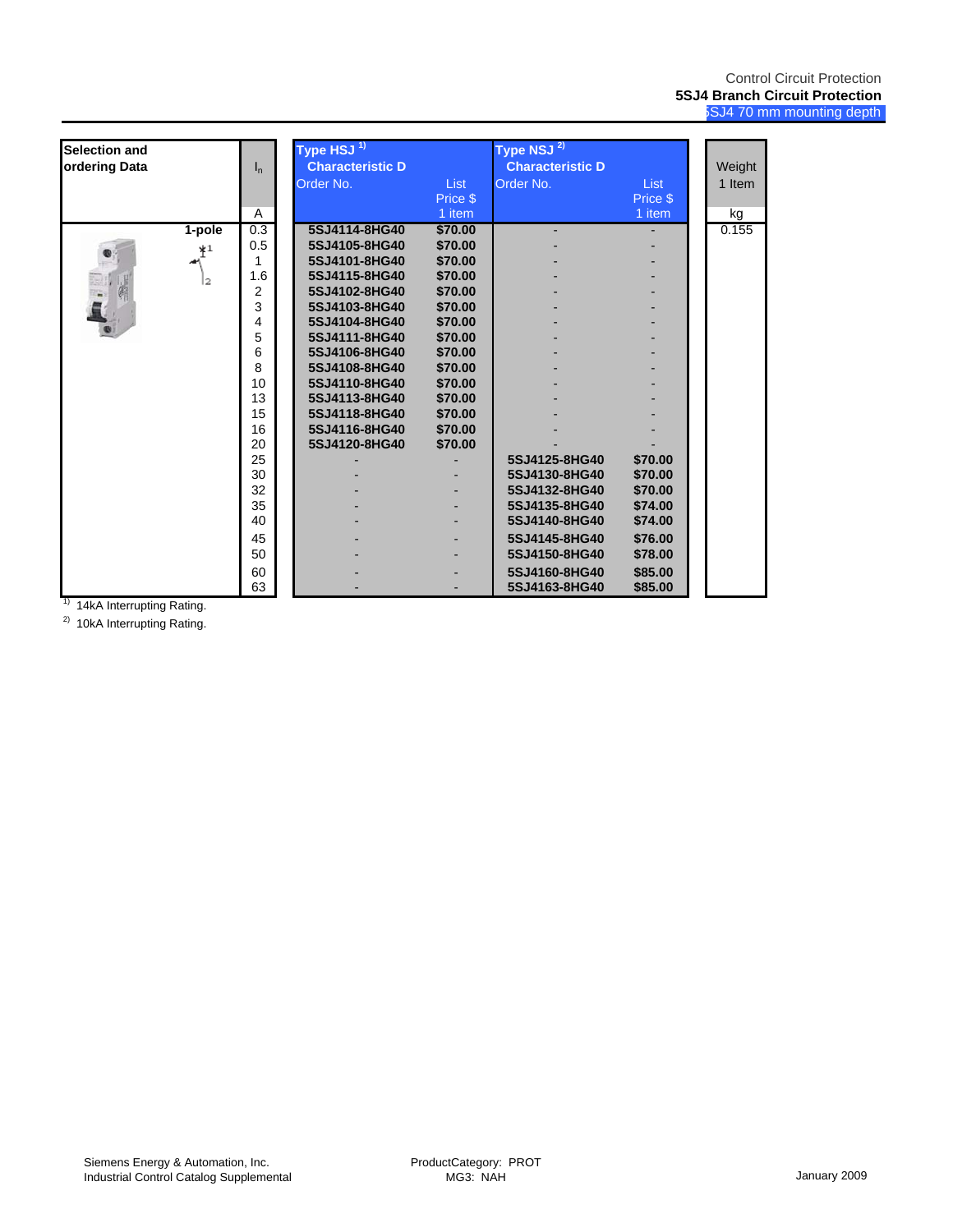Control Circuit Protection **5SJ4 Branch Circuit Protection** 5SJ4 70 mm mounting depth

|                      |                               |              | All 5SJ4 miniature circuit breakers comply with UL489 and CSA 22.2 No. 5-02 standards. They are used in branch circuit applications. |                    |                                      |                      |                                           |                      |                                      |                    |                  |
|----------------------|-------------------------------|--------------|--------------------------------------------------------------------------------------------------------------------------------------|--------------------|--------------------------------------|----------------------|-------------------------------------------|----------------------|--------------------------------------|--------------------|------------------|
| <b>Selection and</b> |                               |              | Type HSJ $^{\rm 1)}$                                                                                                                 |                    | Type NSJ <sup>2)</sup>               |                      | <code>[ype HSJ</code> $^{\rm 1)}$         |                      | Type NSJ <sup>2)</sup>               |                    |                  |
| ordering Data        |                               | $I_{n}$      | <b>Characteristic C</b><br>Order No.                                                                                                 | List               | <b>Characteristic C</b><br>Order No. | List                 | <b>Characteristic D</b><br>Order No.      | List                 | <b>Characteristic D</b><br>Order No. | List               | Weight<br>1 Item |
|                      |                               |              |                                                                                                                                      | Price \$           |                                      | Price \$             |                                           | Price \$             |                                      | Price \$           |                  |
|                      | 1-pole                        | Α<br>0.3     | 5SJ4114-7HG41                                                                                                                        | 1 item<br>72.00    |                                      | 1 item               | 5SJ4114-8HG41                             | 1 item<br>\$72.00    |                                      | 1 item             | kg<br>0.155      |
|                      | $*^1$                         | 0.5          | 5SJ4105-7HG41                                                                                                                        | 72.00              |                                      |                      | 5SJ4105-8HG41                             |                      |                                      |                    |                  |
|                      |                               | $\mathbf{1}$ | 5SJ4101-7HG41                                                                                                                        | 72.00              |                                      |                      | 5SJ4101-8HG41                             | \$72.00              |                                      |                    |                  |
|                      |                               | 1.6<br>2     | 5SJ4115-7HG41<br>5SJ4102-7HG41                                                                                                       | 72.00<br>72.00     |                                      |                      | 5SJ4115-8HG41<br>5SJ4102-8HG41            | \$72.00<br>\$72.00   |                                      |                    |                  |
|                      |                               | 3            | 5SJ4103-7HG41                                                                                                                        | 72.00              |                                      |                      | 5SJ4103-8HG41                             | \$72.00              |                                      |                    |                  |
|                      |                               | 4            | 5SJ4104-7HG41                                                                                                                        | 72.00              |                                      |                      | 5SJ4104-8HG41                             | \$72.00              |                                      |                    |                  |
|                      |                               | 5<br>6       | 5SJ4111-7HG41<br>5SJ4106-7HG41                                                                                                       | 72.00<br>72.00     |                                      |                      | 5SJ4111-8HG41<br>5SJ4106-8HG41            | \$72.00<br>\$72.00   |                                      |                    |                  |
|                      |                               | 8            | 5SJ4108-7HG41                                                                                                                        | 72.00              |                                      |                      | 5SJ4108-8HG41                             | \$72.00              |                                      |                    |                  |
|                      |                               | 10           | 5SJ4110-7HG41                                                                                                                        | 72.00              |                                      |                      | 5SJ4110-8HG41                             | \$72.00              |                                      |                    |                  |
|                      |                               | 13           | 5SJ4113-7HG41                                                                                                                        | 72.00              |                                      |                      | 5SJ4113-8HG41                             | \$72.00              |                                      |                    |                  |
|                      |                               | 15<br>16     | 5SJ4118-7HG41<br>5SJ4116-7HG41                                                                                                       | 72.00<br>72.00     |                                      |                      | 5SJ4118-8HG41<br>5SJ4116-8HG41            | \$72.00<br>\$72.00   |                                      |                    |                  |
|                      |                               | 20           | 5SJ4120-7HG41                                                                                                                        | 72.00              |                                      |                      | 5SJ4120-8HG41                             | \$72.00              |                                      |                    |                  |
|                      |                               | 25           | 5SJ4125-7HG41                                                                                                                        | 72.00              |                                      |                      |                                           |                      | 5SJ4125-8HG41                        | 72.00              |                  |
|                      |                               | 30           | 5SJ4130-7HG41                                                                                                                        | 72.00              |                                      |                      |                                           |                      | 5SJ4130-8HG41                        | 72.00              |                  |
|                      |                               | 32<br>35     | 5SJ4132-7HG41<br>5SJ4135-7HG41                                                                                                       | 72.00<br>77.00     |                                      |                      |                                           |                      | 5SJ4132-8HG41<br>5SJ4135-8HG41       | 72.00<br>77.00     |                  |
|                      |                               | 40           | 5SJ4140-7HG41                                                                                                                        | 77.00              |                                      |                      |                                           |                      | 5SJ4140-8HG41                        | 77.00              |                  |
|                      |                               | 45           |                                                                                                                                      |                    | 5SJ4145-7HG41                        | \$80.00              |                                           |                      | 5SJ4145-8HG41                        | 80.00              |                  |
|                      |                               | 50           |                                                                                                                                      |                    | 5SJ4150-7HG41                        | \$82.00              |                                           |                      | 5SJ4150-8HG41                        | 8.00               |                  |
|                      |                               | 60<br>63     |                                                                                                                                      |                    | 5SJ4160-7HG41                        | \$87.00              |                                           |                      | 5SJ4160-8HG41                        | 87.00              |                  |
|                      |                               |              |                                                                                                                                      |                    | 5SJ4163-7HG41                        | \$87.00              |                                           |                      | 5SJ4163-8HG41                        | 87.00              |                  |
| <b>Selection and</b> |                               |              | <code>[ype HSJ<math>^{\,1)}</math></code>                                                                                            |                    | Гуре NSJ $^{2)}$                     |                      | <code>[ype HSJ<math>^{\,1)}</math></code> |                      | Type NSJ <sup>2)</sup>               |                    |                  |
| ordering Data        |                               | $I_n$        | <b>Characteristic C</b>                                                                                                              |                    | <b>Characteristic C</b>              |                      | <b>Characteristic D</b>                   |                      | <b>Characteristic D</b>              |                    | Weight           |
|                      |                               |              | Order No.                                                                                                                            | List               | Order No.                            | List<br>Price \$     | Order No.                                 | List<br>Price \$     | Order No.                            | List               | 1 Item           |
|                      |                               | Α            |                                                                                                                                      | Price \$<br>1 item |                                      | $1$ item             |                                           | 1 item               |                                      | Price \$<br>1 item | kg               |
|                      | 2-pole                        | 0.3          | 5SJ4214-7HG41                                                                                                                        | 165.00             |                                      |                      | 5SJ4214-8HG41                             | \$165.00             |                                      |                    | 0.310            |
|                      | * <sup>1</sup> * <sup>3</sup> | 0.5<br>1     | 5SJ4205-7HG41<br>5SJ4201-7HG41                                                                                                       | 165.00<br>165.00   |                                      |                      | 5SJ4205-8HG41<br>5SJ4201-8HG41            | \$165.00<br>\$165.00 |                                      |                    |                  |
|                      |                               | 1.6          | 5SJ4215-7HG41                                                                                                                        | 165.00             |                                      |                      | 5SJ4215-8HG41                             | \$165.00             |                                      |                    |                  |
|                      | 2                             | 2            | 5SJ4202-7HG41                                                                                                                        | 165.00             |                                      |                      | 5SJ4202-8HG41                             | \$165.00             |                                      |                    |                  |
|                      |                               | 3<br>4       | 5SJ4203-7HG41<br>5SJ4204-7HG41                                                                                                       | 165.00<br>165.00   |                                      |                      | 5SJ4203-8HG41<br>5SJ4204-8HG41            | \$165.00<br>\$165.00 |                                      |                    |                  |
|                      |                               | 5            | 5SJ4211-7HG41                                                                                                                        | 165.00             |                                      |                      | 5SJ4211-8HG41                             | \$165.00             |                                      |                    |                  |
|                      |                               | 6<br>8       | 5SJ4206-7HG41<br>5SJ4208-7HG41                                                                                                       | 165.00<br>165.00   |                                      |                      | 5SJ4206-8HG41<br>5SJ4208-8HG41            | \$165.00<br>\$165.00 |                                      |                    |                  |
|                      |                               | 10           | 5SJ4210-7HG41                                                                                                                        | 165.00             |                                      |                      | 5SJ4210-8HG41                             | \$165.00             |                                      |                    |                  |
|                      |                               | 13<br>15     | 5SJ4213-7HG41                                                                                                                        | 165.00             |                                      |                      | 5SJ4213-8HG41                             | \$165.00             |                                      |                    |                  |
|                      |                               | 16           | 5SJ4218-7HG41<br>5SJ4216-7HG41                                                                                                       | 165.00<br>165.00   |                                      |                      | 5SJ4218-8HG41<br>5SJ4216-8HG41            | \$165.00<br>\$165.00 |                                      |                    |                  |
|                      |                               | 20           | 5SJ4220-7HG41                                                                                                                        | 165.00             |                                      |                      | 5SJ4220-8HG41                             | \$165.00             |                                      |                    |                  |
|                      |                               | 25<br>30     | 5SJ4225-7HG41<br>5SJ4230-7HG41                                                                                                       | 165.00<br>165.00   |                                      |                      |                                           |                      | 5SJ4225-8HG41<br>5SJ4230-8HG41       | 165.00<br>165.00   |                  |
|                      |                               | 32           | 5SJ4232-7HG41                                                                                                                        | 165.00             |                                      |                      |                                           |                      | 5SJ4232-8HG41                        | 165.00             |                  |
|                      |                               | 35           | 5SJ4235-7HG41                                                                                                                        | 165.00             |                                      |                      |                                           |                      | 5SJ4235-8HG41                        | 165.00             |                  |
|                      |                               | 40<br>45     | 5SJ4240-7HG41                                                                                                                        | 175.00             | 5SJ4245-7HG41                        | \$180.00             |                                           |                      | 5SJ4240-8HG41<br>5SJ4245-8HG41       | 175.00<br>180.00   |                  |
|                      |                               | 50           |                                                                                                                                      |                    | 5SJ4250-7HG41                        | \$184.00             |                                           |                      | 5SJ4250-8HG41                        | 184.00             |                  |
|                      |                               | 60<br>63     |                                                                                                                                      |                    | 5SJ4260-7HG41<br>5SJ4263-7HG41       | \$194.00<br>\$194.00 |                                           |                      | 5SJ4260-8HG41<br>5SJ4263-8HG41       | 194.00<br>194.00   |                  |
|                      |                               |              |                                                                                                                                      |                    |                                      |                      |                                           |                      |                                      |                    |                  |
| Selection and        |                               |              | Type HSJ <sup>1)</sup>                                                                                                               |                    | Type NSJ <sup>2)</sup>               |                      | Type HSJ <sup>1)</sup>                    |                      | Type NSJ <sup>2)</sup>               |                    |                  |
| ordering Data        |                               | $I_{n}$      | <b>Characteristic C</b><br>Order No.                                                                                                 | List               | <b>Characteristic C</b><br>Order No. | List                 | <b>Characteristic D</b><br>Order No.      | List                 | <b>Characteristic D</b><br>Order No. | List               | Weight<br>1 Item |
|                      |                               |              |                                                                                                                                      | Price \$           |                                      | Price \$             |                                           | Price \$             |                                      | Price \$           |                  |
|                      |                               | A            |                                                                                                                                      | 1 item             |                                      | 1 item               |                                           | 1 item               |                                      | 1 item             | kg               |
|                      | 3-pole<br>$*^1 *^3 *^5$       | 0.3<br>0.5   | 5SJ4314-7HG41<br>5SJ4305-7HG41                                                                                                       | 236.00<br>236.00   |                                      | ٠                    | 5SJ4314-8HG41<br>5SJ4305-8HG41            | \$236.00<br>\$236.00 |                                      |                    | 0.465            |
|                      |                               | $\mathbf{1}$ | 5SJ4301-7HG41                                                                                                                        | 236.00             |                                      |                      | 5SJ4301-8HG41                             | \$236.00             |                                      |                    |                  |
|                      | 2 4 6                         | 1.6<br>2     | 5SJ4315-7HG41<br>5SJ4302-7HG41                                                                                                       | 236.00<br>236.00   |                                      |                      | 5SJ4315-8HG41<br>5SJ4302-8HG41            | \$236.00<br>\$236.00 |                                      |                    |                  |
|                      |                               | 3            | 5SJ4303-7HG41                                                                                                                        | 236.00             |                                      |                      | 5SJ4303-8HG41                             | \$236.00             |                                      |                    |                  |
|                      |                               | 4            | 5SJ4304-7HG41                                                                                                                        | 236.00             |                                      |                      | 5SJ4304-8HG41                             | \$236.00             |                                      |                    |                  |
|                      |                               | 5<br>6       | 5SJ4311-7HG41<br>5SJ4306-7HG41                                                                                                       | 236.00<br>236.00   |                                      |                      | 5SJ4311-8HG41<br>5SJ4306-8HG41            | \$236.00<br>\$236.00 |                                      |                    |                  |
|                      |                               | 8            | 5SJ4308-7HG41                                                                                                                        | 236.00             |                                      |                      | 5SJ4308-8HG41                             | \$236.00             |                                      |                    |                  |
|                      |                               | 10<br>13     | 5SJ4310-7HG41<br>5SJ4313-7HG41                                                                                                       | 236.00<br>236.00   |                                      |                      | 5SJ4310-8HG41<br>5SJ4313-8HG41            | \$236.00<br>\$236.00 |                                      |                    |                  |
|                      |                               | 15           | 5SJ4318-7HG41                                                                                                                        | 236.00             |                                      |                      | 5SJ4318-8HG41                             | \$236.00             |                                      |                    |                  |
|                      |                               | 16<br>20     | 5SJ4316-7HG41                                                                                                                        | 236.00             |                                      |                      | 5SJ4316-8HG41                             | \$236.00             |                                      |                    |                  |
|                      |                               | 25           | 5SJ4320-7HG41<br>5SJ4325-7HG41                                                                                                       | 236.00<br>236.00   |                                      |                      | 5SJ4320-8HG41                             | \$236.00             | 5SJ4325-8HG41                        | 236.00             |                  |
|                      |                               | 30           | 5SJ4330-7HG41                                                                                                                        | 236.00             |                                      |                      |                                           |                      | 5SJ4330-8HG41                        | 236.00             |                  |
|                      |                               | 32<br>35     | 5SJ4332-7HG41<br>5SJ4335-7HG41                                                                                                       | 236.00<br>251.00   |                                      |                      |                                           |                      | 5SJ4332-8HG41<br>5SJ4335-8HG41       | 236.00<br>251.00   |                  |
|                      |                               | 40           | 5SJ4340-7HG41                                                                                                                        | 251.00             |                                      |                      |                                           |                      | 5SJ4340-8HG41                        | 251.00             |                  |

<sup>1)</sup> 14kA Interrupting Rating.

2) 10kA Interrupting Rating.

45 - - **5SJ4345-7HG41 \$259.00** - - **5SJ4345-8HG41 259.00** 50 - - **5SJ4350-7HG41 \$266.00** - - **5SJ4350-8HG41 266.00** 60 - - **5SJ4360-7HG41 \$281.00** - - **5SJ4360-8HG41 281.00** 63 - - **5SJ4363-7HG41 \$281.00** - - **5SJ4363-8HG41 281.00**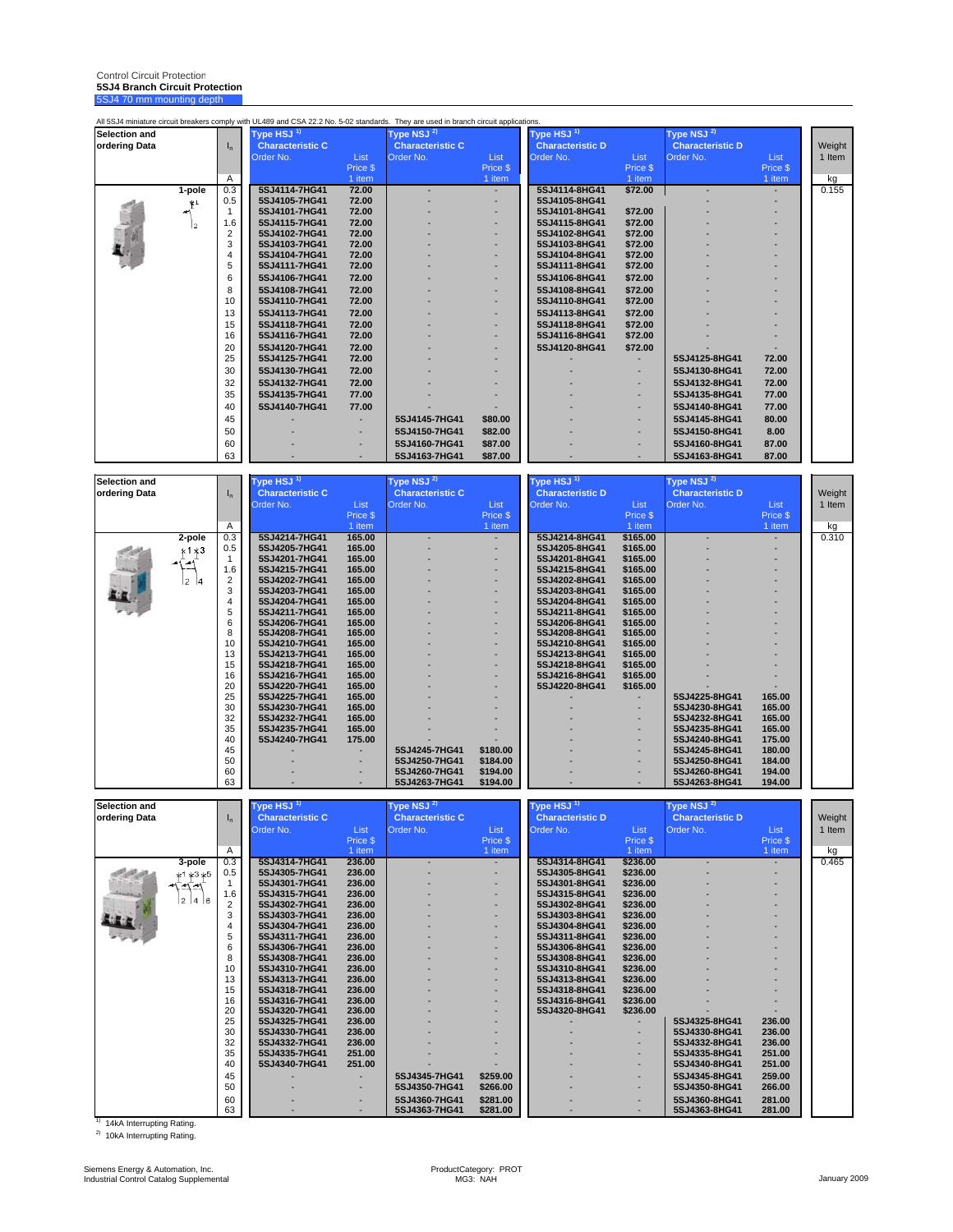5SJ4 70 mm mounting depth

5SJ4…-.HG42 miniature circuit breakers comply with UL489 and CSA 22.2 No. 5-02 standards. They are used in Branch Circuit Protection and Feeder applications up to 480Y/277 VAC maximum.

| 77 P<br>Selection and |        |         | 1-pole                         |                    |        | 1-pole                         |                    |        |
|-----------------------|--------|---------|--------------------------------|--------------------|--------|--------------------------------|--------------------|--------|
| ordering Data         |        |         | Type NSJ <sup>1)</sup>         |                    | Weight | Type NSJ <sup>1)</sup>         |                    | Weight |
|                       |        | $I_{n}$ | <b>Characteristic C</b>        |                    | 1 Item | <b>Characteristic D</b>        |                    | 1 Item |
|                       |        |         | Order No.                      | <b>List</b>        |        | Order No.                      | <b>List</b>        |        |
|                       |        |         |                                | Price \$           |        |                                | Price \$           |        |
|                       |        | Α       |                                | 1 item             | kg     |                                | 1 item             | kg     |
|                       |        | 0.3     | 5SJ4114-7HG42                  | \$76.00            | 0.155  | 5SJ4114-8HG42                  | \$76.00            | 0.155  |
|                       | 1-pole | 0.5     | 5SJ4105-7HG42                  | \$76.00            |        | 5SJ4105-8HG42                  | \$76.00            |        |
|                       |        | 1       | 5SJ4101-7HG42                  | \$76.00            |        | 5SJ4101-8HG42                  | \$76.00            |        |
|                       | $*^1$  | 1.6     | 5SJ4115-7HG42<br>5SJ4102-7HG42 | \$76.00            |        | 5SJ4115-8HG42<br>5SJ4102-8HG42 | \$76.00<br>\$76.00 |        |
|                       |        | 2<br>3  | 5SJ4103-7HG42                  | \$76.00<br>\$76.00 |        | 5SJ4103-8HG42                  | \$76.00            |        |
|                       | l2     | 4       | 5SJ4104-7HG42                  | \$76.00            |        | 5SJ4104-8HG42                  | \$76.00            |        |
|                       |        | 5       | 5SJ4111-7HG42                  | \$76.00            |        | 5SJ4111-8HG42                  | \$76.00            |        |
|                       |        | 6       | 5SJ4106-7HG42                  | \$76.00            |        | 5SJ4106-8HG42                  | \$76.00            |        |
|                       |        | 8       | 5SJ4108-7HG42                  | \$76.00            |        | 5SJ4108-8HG42                  | \$76.00            |        |
|                       |        | 10      | 5SJ4110-7HG42                  | \$76.00            |        | 5SJ4110-8HG42                  | \$76.00            |        |
|                       |        | 13      | 5SJ4113-7HG42                  | \$76.00            |        | 5SJ4113-8HG42                  | \$76.00            |        |
|                       |        | 15      | 5SJ4118-7HG42                  | \$76.00            |        | 5SJ4118-8HG42                  | \$76.00            |        |
|                       |        | 16      | 5SJ4116-7HG42                  | \$76.00            |        | 5SJ4116-8HG42                  | \$76.00            |        |
|                       |        | 20      | 5SJ4120-7HG42                  | \$76.00            |        | 5SJ4120-8HG42                  | \$76.00            |        |
|                       |        | 25      | 5SJ4125-7HG42                  | \$76.00            |        | 5SJ4125-8HG42                  | \$76.00            |        |
|                       |        | 30      | 5SJ4130-7HG42                  | \$76.00            |        | 5SJ4130-8HG42                  | \$76.00            |        |
|                       |        | 32      | 5SJ4132-7HG42                  | \$76.00            |        | 5SJ4132-8HG42                  | \$76.00            |        |
|                       |        | 35      | 5SJ4135-7HG42                  | \$82.00            |        |                                |                    |        |
|                       |        | 40      | 5SJ4140-7HG42                  | \$82.00            |        |                                |                    |        |
|                       |        | 45      |                                |                    |        |                                |                    |        |
|                       |        | 50      |                                |                    |        |                                |                    |        |
|                       |        | 60      |                                |                    |        |                                |                    |        |
|                       |        | 63      |                                |                    |        |                                |                    |        |

| Selection and |          |         | 2-pole                  |          |        | 2-pole                  |             |        |
|---------------|----------|---------|-------------------------|----------|--------|-------------------------|-------------|--------|
| ordering Data |          |         | Type NSJ <sup>1)</sup>  |          | Weight | Type NSJ <sup>1)</sup>  |             | Weight |
|               |          | $I_{n}$ | <b>Characteristic C</b> |          | 1 Item | <b>Characteristic D</b> |             | 1 Item |
|               |          |         | Order No.               | List     |        | Order No.               | <b>List</b> |        |
|               |          |         |                         | Price \$ |        |                         | Price \$    |        |
|               |          | Α       |                         | 1 item   | kg     |                         | 1 item      | kg     |
|               |          | 0.3     | 5SJ4214-7HG42           | \$174.00 | 0.310  | 5SJ4214-8HG42           | \$174.00    | 0.310  |
|               | 2-pole   | 0.5     | 5SJ4205-7HG42           | \$174.00 |        | 5SJ4205-8HG42           | \$174.00    |        |
|               |          |         | 5SJ4201-7HG42           | \$174.00 |        | 5SJ4201-8HG42           | \$174.00    |        |
|               | *1 ∗З    | 1.6     | 5SJ4215-7HG42           | \$174.00 |        | 5SJ4215-8HG42           | \$174.00    |        |
|               |          | 2       | 5SJ4202-7HG42           | \$174.00 |        | 5SJ4202-8HG42           | \$174.00    |        |
|               |          | 3       | 5SJ4203-7HG42           | \$174.00 |        | 5SJ4203-8HG42           | \$174.00    |        |
|               | l2<br>14 | 4       | 5SJ4204-7HG42           | \$174.00 |        | 5SJ4204-8HG42           | \$174.00    |        |
|               |          | 5       | 5SJ4211-7HG42           | \$174.00 |        | 5SJ4211-8HG42           | \$174.00    |        |
|               |          | 6       | 5SJ4206-7HG42           | \$174.00 |        | 5SJ4206-8HG42           | \$174.00    |        |
|               |          | 8       | 5SJ4208-7HG42           | \$174.00 |        | 5SJ4208-8HG42           | \$174.00    |        |
|               |          | 10      | 5SJ4210-7HG42           | \$174.00 |        | 5SJ4210-8HG42           | \$174.00    |        |
|               |          | 13      | 5SJ4213-7HG42           | \$174.00 |        | 5SJ4213-8HG42           | \$174.00    |        |
|               |          | 15      | 5SJ4218-7HG42           | \$174.00 |        | 5SJ4218-8HG42           | \$174.00    |        |
|               |          | 16      | 5SJ4216-7HG42           | \$174.00 |        | 5SJ4216-8HG42           | \$174.00    |        |
|               |          | 20      | 5SJ4220-7HG42           | \$174.00 |        | 5SJ4220-8HG42           | \$174.00    |        |
|               |          | 25      | 5SJ4225-7HG42           | \$174.00 |        | 5SJ4225-8HG42           | \$174.00    |        |
|               |          | 30      | 5SJ4230-7HG42           | \$174.00 |        | 5SJ4230-8HG42           | \$174.00    |        |
|               |          | 32      | 5SJ4232-7HG42           | \$174.00 |        | 5SJ4232-8HG42           | \$174.00    |        |
|               |          | 35      | 5SJ4235-7HG42           | \$184.00 |        |                         |             |        |
|               |          | 40      | 5SJ4240-7HG42           | \$184.00 |        |                         |             |        |
|               |          | 45      |                         |          |        |                         |             |        |
|               |          | 50      |                         |          |        |                         |             |        |
|               |          | 60      |                         |          |        |                         |             |        |
|               |          | 63      |                         |          |        |                         |             |        |

<sup>1)</sup> 10kA Interrupting Rating.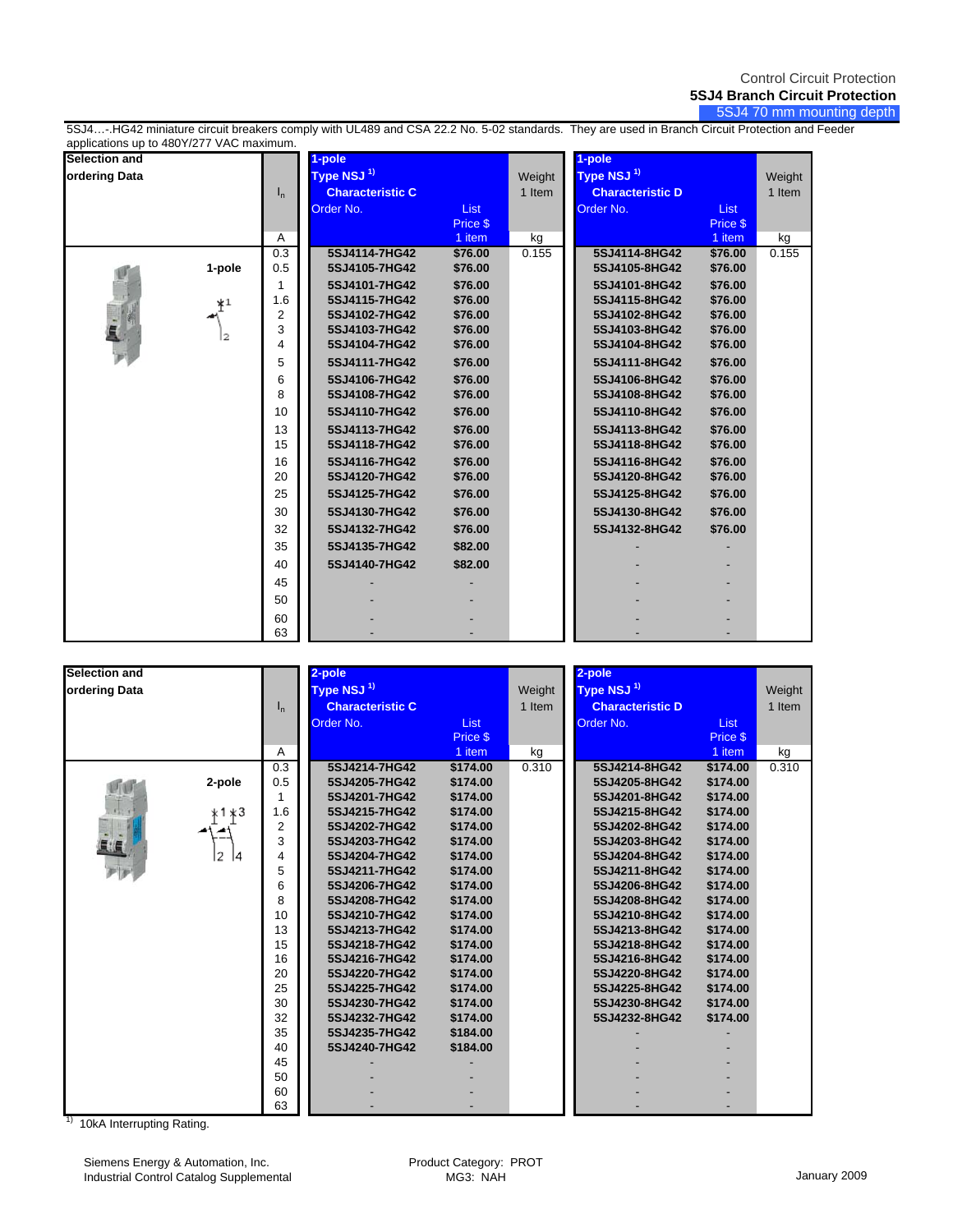### Control Circuit Protection **5SJ4 Branch Circuit Protection** 5SJ4 70 mm mounting depth

| <b>Selection and</b> |          |       | 3-pole                  |             |        | 3-pole                  |             |        |
|----------------------|----------|-------|-------------------------|-------------|--------|-------------------------|-------------|--------|
| ordering Data        |          |       | Type NSJ <sup>1)</sup>  |             | Weight | Type NSJ <sup>1)</sup>  |             | Weight |
|                      |          | $I_n$ | <b>Characteristic C</b> |             | 1 Item | <b>Characteristic D</b> |             | 1 Item |
|                      |          |       | Order No.               | <b>List</b> |        | Order No.               | <b>List</b> |        |
|                      |          |       |                         | Price \$    |        |                         | Price \$    |        |
|                      |          | Α     |                         | 1 item      | kg     |                         | 1 item      | kg     |
|                      |          | 0.3   | 5SJ4314-7HG42           | \$249.00    | 0.465  | 5SJ4314-8HG42           | \$249.00    | 0.465  |
|                      | 3-pole   | 0.5   | 5SJ4305-7HG42           | \$249.00    |        | 5SJ4305-8HG42           | \$249.00    |        |
|                      |          | 1     | 5SJ4301-7HG42           | \$249.00    |        | 5SJ4301-8HG42           | \$249.00    |        |
|                      | *1 *3 *5 | 1.6   | 5SJ4315-7HG42           | \$249.00    |        | 5SJ4315-8HG42           | \$249.00    |        |
|                      |          | 2     | 5SJ4302-7HG42           | \$249.00    |        | 5SJ4302-8HG42           | \$249.00    |        |
|                      |          | 3     | 5SJ4303-7HG42           | \$249.00    |        | 5SJ4303-8HG42           | \$249.00    |        |
|                      | 2<br>4 6 | 4     | 5SJ4304-7HG42           | \$249.00    |        | 5SJ4304-8HG42           | \$249.00    |        |
|                      |          | 5     | 5SJ4311-7HG42           | \$249.00    |        | 5SJ4311-8HG42           | \$249.00    |        |
|                      |          | 6     | 5SJ4306-7HG42           | \$249.00    |        | 5SJ4306-8HG42           | \$249.00    |        |
|                      |          | 8     | 5SJ4308-7HG42           | \$249.00    |        | 5SJ4308-8HG42           | \$249.00    |        |
|                      |          | 10    | 5SJ4310-7HG42           | \$249.00    |        | 5SJ4310-8HG42           | \$249.00    |        |
|                      |          | 13    | 5SJ4313-7HG42           | \$249.00    |        | 5SJ4313-8HG42           | \$249.00    |        |
|                      |          | 15    | 5SJ4318-7HG42           | \$249.00    |        | 5SJ4318-8HG42           | \$249.00    |        |
|                      |          | 16    | 5SJ4316-7HG42           | \$249.00    |        | 5SJ4316-8HG42           | \$249.00    |        |
|                      |          | 20    | 5SJ4320-7HG42           | \$249.00    |        | 5SJ4320-8HG42           | \$249.00    |        |
|                      |          | 25    | 5SJ4325-7HG42           | \$249.00    |        | 5SJ4325-8HG42           | \$249.00    |        |
|                      |          | 30    | 5SJ4330-7HG42           | \$249.00    |        | 5SJ4330-8HG42           | \$249.00    |        |
|                      |          | 32    | 5SJ4332-7HG42           | \$249.00    |        | 5SJ4332-8HG42           | \$249.00    |        |
|                      |          | 35    | 5SJ4335-7HG42           | \$264.00    |        |                         |             |        |
|                      |          | 40    | 5SJ4340-7HG42           | \$264.00    |        |                         |             |        |
|                      |          | 45    |                         |             |        |                         |             |        |
|                      |          | 50    |                         |             |        |                         |             |        |
|                      |          | 60    |                         |             |        |                         |             |        |
|                      |          | 63    |                         |             |        |                         |             |        |

**1)** 10kA Interrupting Rating.

## **5SJ4…-.HG4. Busbars & Connecting Terminals3)**

| <u>Fold Christianus Framid:</u><br>5SJ4-.HG4. Busbars & Connecting Terminals <sup>3)</sup> |                                                             |             |                  |                  |
|--------------------------------------------------------------------------------------------|-------------------------------------------------------------|-------------|------------------|------------------|
|                                                                                            |                                                             |             | List<br>Price \$ | Weight<br>1 Item |
| Selection and Ordering Data                                                                | <b>Brief Description</b>                                    | Order No.   | 1 Item           | kg               |
| 2)                                                                                         | - For 6 MCBs<br>Busbars, One Pole                           | 5ST3663-0HG | 29.00            | 0.056            |
|                                                                                            | Length $= 100$ mm<br>- For 12 MCBs                          | 5ST3663-1HG | 47.00            | 0.112            |
|                                                                                            | - For 18 MCBs                                               | 5ST3663-2HG | 63.00            | 0.170            |
|                                                                                            | Busbars, Two Pole<br>- For 3 MCBs                           | 5ST3664-0HG | 33.00            | 0.065            |
|                                                                                            | Length $= 205$ mm<br>- For 6 MCBs                           | 5ST3664-1HG | 54.00            | 0.137            |
|                                                                                            | - For 9 MCBs                                                | 5ST3664-2HG | 76.00            | 0.211            |
|                                                                                            | Busbars, Three Pole<br>- For 2 MCBs                         | 5ST3665-0HG | 40.00            | 0.067            |
|                                                                                            | Length $= 310$ mm<br>- For 4 MCBs                           | 5ST3665-1HG | 63.00            | 0.155            |
|                                                                                            | - For 6 MCBs                                                | 5ST3665-2HG | 90.00            | 0.243            |
|                                                                                            | Connection Terminal, infeed for MCBs, 35 mm <sup>2</sup>    | 5ST3666-0HG | 36.00            | 0.033            |
|                                                                                            | Connection Terminal, infeed for busbars, 50 mm <sup>2</sup> | 5ST3666-2HG | 36.00            | 0.034            |
| 2)                                                                                         | Touch Protection Covers, 3 x 1-pin                          | 5ST3666-1HG | 7.25             | 0.003            |

**2)** All unused busbar terminals must be covered with touch protection covers 5ST3666-1HG.

**3)** Can be used with ALL 5SJ4…-.HG4. Miniature Circuit Breakers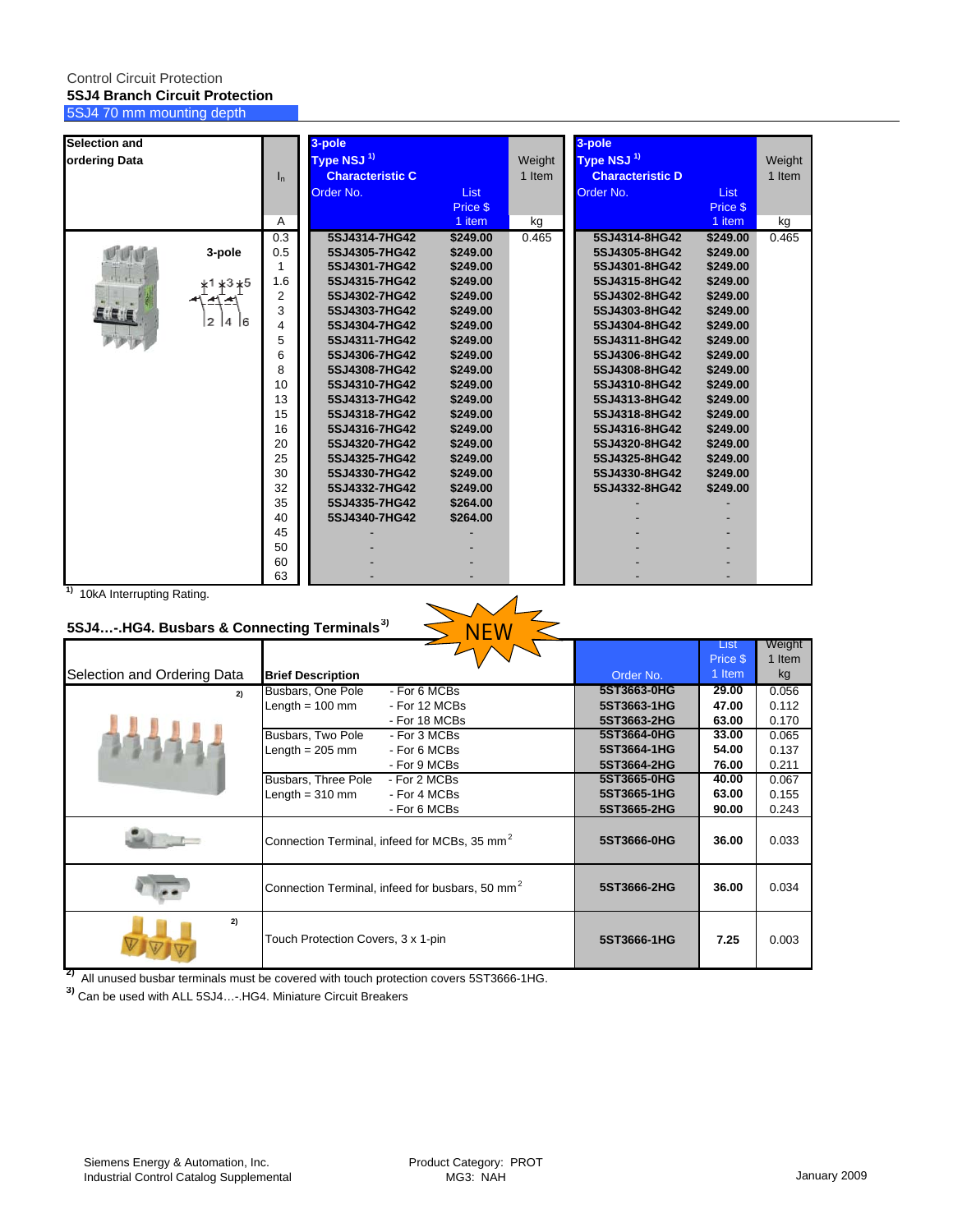### **Technical Data**

|                                                                                    |      |                  | 5SJ4  - HG40                    | 5SJ4  - HG41                                                      | 5SJ4  - HG42 |
|------------------------------------------------------------------------------------|------|------------------|---------------------------------|-------------------------------------------------------------------|--------------|
| <b>Standards</b>                                                                   |      |                  | EN 60898; UL 489;               |                                                                   |              |
|                                                                                    |      |                  | CSA C22.2 No.5-02               |                                                                   |              |
| Approved to                                                                        |      |                  | UL 489;                         |                                                                   |              |
|                                                                                    |      |                  | CSA C22.2 No.5-02,              |                                                                   |              |
|                                                                                    |      |                  | UL File Nr. E243414             |                                                                   |              |
| Tripping characteristic                                                            |      |                  | B, C, D                         | C, D                                                              |              |
| Operational voltage                                                                | min. | V AC/DC          | 24                              |                                                                   |              |
| • To IEC60898                                                                      | max. | V DC/pole        | 60                              |                                                                   |              |
|                                                                                    | max. | V AC             | 440                             |                                                                   |              |
| • To UL 489 and CSAC22.2 No.5-02                                                   | max. | V AC             | 240/120                         | 240                                                               | 480Y/277     |
|                                                                                    |      | VDC/1P           | 60                              | 60                                                                | 60           |
|                                                                                    |      | V DC/2P          |                                 | 125                                                               | 125          |
| Rated breaking capacity                                                            |      |                  |                                 |                                                                   |              |
| • Icn to IEC60898-1                                                                |      | kA AC            | 10                              |                                                                   |              |
| • To UL 489 and CSAC22.2 No.5-02                                                   |      | kA AC            | $14/10^{1}$                     | $14/10^{1}$                                                       | $10^{1}$     |
| Insulation coordination                                                            |      |                  |                                 |                                                                   |              |
| • Rated insulation voltage                                                         |      | V AC             | 250                             | 250/440                                                           |              |
| • Degree of pollution for overvoltage category                                     |      |                  | 3/III                           |                                                                   |              |
| Touch protection to EN50274                                                        |      |                  | Yes                             |                                                                   |              |
| Handle end position, sealable                                                      |      |                  | Yes                             |                                                                   |              |
| Degree of protection to EN60529                                                    |      |                  | IP20, with connected conductors |                                                                   |              |
| CFC and silicone-free                                                              |      |                  | Yes                             |                                                                   |              |
| Mounting                                                                           |      |                  | On standard mounting rail       |                                                                   |              |
| <b>Terminals</b>                                                                   |      |                  |                                 |                                                                   |              |
| • Combined terminals at both ends                                                  |      |                  | Yes                             |                                                                   |              |
| . Terminal tightening torque, only for Cu, 60/75°C                                 |      | Nm.              | 3.5                             |                                                                   |              |
|                                                                                    |      | lb/in            | 31                              |                                                                   |              |
| <b>Conductor cross-sections</b>                                                    |      |                  |                                 |                                                                   |              |
| • Solid and stranded to UL 489 and                                                 |      | AWG              | 144                             |                                                                   |              |
| CSA C22.2 No. 5-02                                                                 |      |                  |                                 |                                                                   |              |
| · Solid and stranded to IEC 60898-1                                                |      | mm <sup>2</sup>  | 0,7535                          |                                                                   |              |
| Mains connection                                                                   |      |                  | Anv                             |                                                                   |              |
| <b>Mounting position</b>                                                           |      |                  | Anv                             |                                                                   |              |
| Average service life, with rated load                                              |      |                  | 20000 actuations                |                                                                   |              |
| Ambient temperature                                                                |      | $^{\circ}$ C     |                                 | -25+45, occasionally +55, max. 95% humidity, storage temperature: |              |
|                                                                                    |      |                  | $-40+75$                        |                                                                   |              |
| Resistance to climate to IEC 60068-2-30                                            |      |                  | 6 cycles                        |                                                                   |              |
| Resistance to vibrations to IEC 60068-2-6                                          |      | m/s <sup>2</sup> | 60 at 10  150 Hz                |                                                                   |              |
| <sup>1)</sup> For detailed information on rated interrupting ratings, see page 10. |      |                  |                                 |                                                                   |              |

#### Miniature Circuit Breaker Accessories - Preliminary

| <b>Busbars</b>                             |                    | 5ST3 663<br>5ST3 664<br>5ST3 665                | 5ST3 666-0 | 5ST3 666-2 |  |  |
|--------------------------------------------|--------------------|-------------------------------------------------|------------|------------|--|--|
| Standards<br>Approved to                   |                    | <b>UL 489</b><br><b>UL 489</b><br>UL File No. E |            |            |  |  |
| Operational voltage                        |                    |                                                 |            |            |  |  |
| • To IEC                                   | V AC               | 690                                             |            |            |  |  |
| • To UL 489                                | V AC               | 480Y/277 and 240                                |            |            |  |  |
| Rated conditional short-circuit current    | kA                 | 15 kA with NH3 355A gL/gG 500 V                 |            |            |  |  |
| Dielectric strength                        | kV/mm              | 30                                              |            |            |  |  |
| Surge strength                             | kV                 | >9,5                                            |            |            |  |  |
| Rated current at 40 °C ambient temperature | Α                  | 115                                             |            |            |  |  |
| Insulation coordination                    |                    |                                                 |            |            |  |  |
| • Degree of pollution                      |                    | 2                                               |            |            |  |  |
| • Overvoltage category                     |                    | Ш                                               |            |            |  |  |
| <b>Busbar cross-section</b>                | mm <sup>2</sup> Cu | 16                                              |            |            |  |  |
| Infeed                                     |                    | Any                                             |            |            |  |  |
| <b>Conductor cross-sections</b>            | AWG                |                                                 | 142        | 141        |  |  |
|                                            | mm <sup>2</sup>    |                                                 | 1.535      | 1.550      |  |  |
| Terminals - terminal tightening torque     | N <sub>m</sub>     |                                                 | 3.5        | 3.5        |  |  |
|                                            | lbs/in             |                                                 | 30         | 30         |  |  |
| Temperature resistance                     | $^{\circ}$ C       | 200 °C - UL94-V0/0.4 mm                         |            |            |  |  |